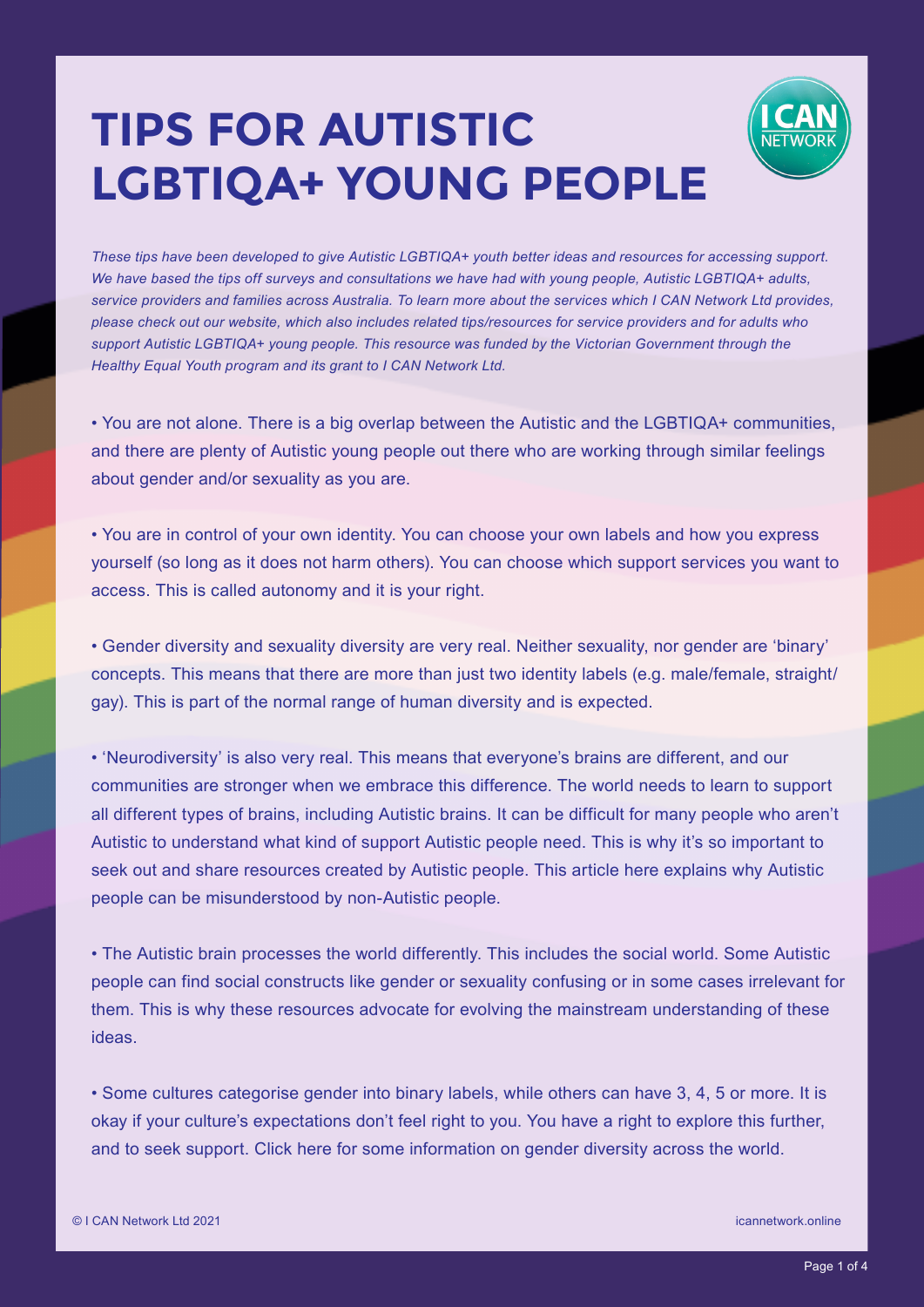

• It's okay to align yourself with multiple labels. It's okay to change your labels as much as you like. It's okay to use different labels depending on who you are with, and where you are. People's identities can be fluid, and will change whether you are with peers, family, or in your community. Some people will use different labels for their own safety.

• There are many things that will impact how you see yourself and your identity, like your age, the people around you, and the knowledge you have. It is okay to try out different labels or words to express your identity as you learn more.

• Gender and sexuality are only two aspects of identity. Other aspects of identity include culture, spirituality, age, family, class, nationality etc. Gender and/or sexuality might be very important parts of your identity or they might not. It is your decision how much importance you want to place on different parts of your identity.

• Your identity is not a destination, and your development is not a race. You and the world are constantly evolving. Listen to yourself, find your own pace, rest.

• There is a lot of information about gender and sexuality identity online, in books, and at organisations for young people. Learning about different labels can help you understand yourself better, and also gives you new ways to talk about yourself to others.

• There may be people in your life who will not understand when you disclose your feelings to them. This is not your fault; you are not responsible for their confusion, ignorance or fear. It is not your responsibility to educate them if you do not want to.

• If your grown ups are unsupportive or need more adjustment time, please don't give up seeking support elsewhere. There are people who will understand and support you. Please check out our resources at the end of this page.

• At the moment, there aren't enough services specifically for Autistic and LGBTIQA+ youth. However, you are likely to meet other Autistic people in LGBTIQA+ groups and programs, and other LGBTIQA+ people in Autistic groups and programs, including I CAN Network's online mentoring groups. We offer groups specifically for Autistic LGBTIQA+ teens as well as interest-based groups.

• Consider following your interests into groups, and you may find others who share your identity too. Let your passions lead the way to developing your sense of community, identity, and your strengths.

• Consider starting your own advocacy or peer support group in your school or local community. This will raise awareness, and provides an opportunity to connect with like minded youth. Minus18 has a great resource on how to do this.

• It is okay to keep trying out different supports if you don't feel comfortable with what you currently have. Sadly, there is still transphobia and ableism in these areas. Ask for recommendations from other people you trust, look for LGBTIQA+ friendly, and pro-neurodiversity services (see 'Checklist of good practices' on our website).

• Discussions around pronouns, gender identity, and sexuality are still new for some families, schools and communities, and particularly with older generations. While this can be really hard to deal with, it is important to understand that the language is evolving, and to find communities where you are surrounded by affirming language.

• Some people do not yet understand which words or ideas are harmful to the Autistic and/or LGBTIQA+ community. This can be triggering and difficult to know how to respond. It is not your responsibility to change their mind, you do not have to engage with people who hold these attitudes. It is your choice how you want to respond. It is okay to take as much time as you want to process and respond, you can say something like, "What you are saying can come across as offensive to my Autistic/LGBTIQA+ community. I can explain why if you would like, but I need some time to think of my answer." or, "What you have said makes me feel uncomfortable. I would prefer not to continue talking with you." If you do want to engage with this person, you could try writing a respectful letter or recording yourself talking to give yourself time and space from them. That way, if and when they respond, you can choose when and how you receive it, and you can practice self-care on either side. They may not listen to what you say, but that is not your fault.

• You do not need to spend all your time 'figuring it out', you have the rest of your life to do so. Your thoughts and feelings work the same as muscles. They need to rest so that they can recharge, and you do too. When you notice you are feeling fatigued, tired, sleepy, angry or upset, take some time out, this is your body telling you that it needs a break, listen to that and be kind to yourself.

• You may want to try out using pronouns that you haven't heard of before, such as ey/em, xe/ xir, or ze/zem. These pronouns are known as 'neopronouns', and are used by some people in the transgender communities. While they might seem quite new, many neopronouns have been used as gender neutral pronoun options for centuries, and are now gaining greater use within the LGBTIQA+ community. Pronoun dressing room is a website where you can try out any pronouns, and it creates a story using your name and pronouns. This is a good way to get a feel of how they fit! This is your life and you get to choose how you want to live it. You deserve guidance from people who you trust and respect, and you deserve to feel accepted